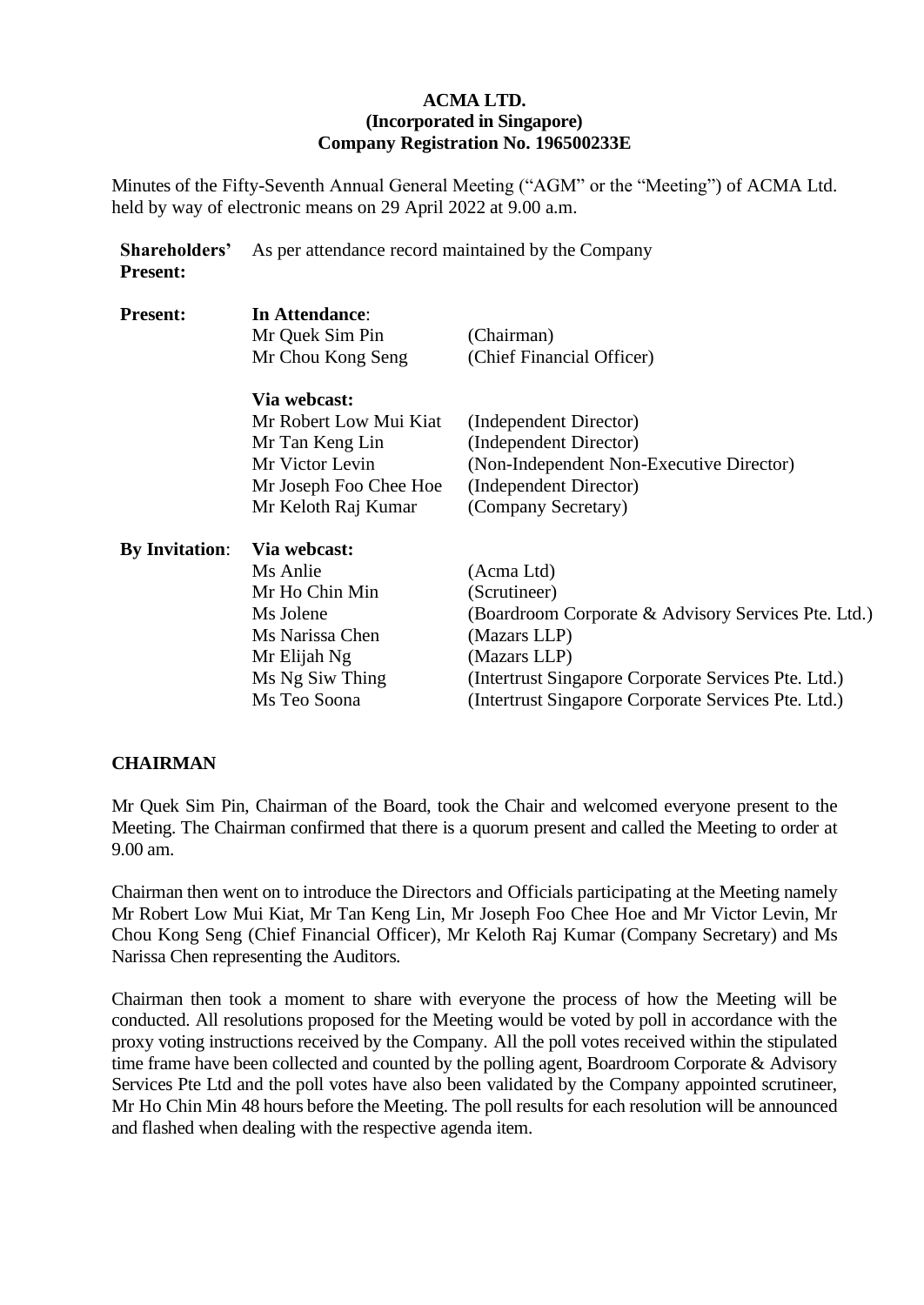The Chairman informed that due to the current circumstances, there would not be a live question and answer session. However, the shareholders were advised and allowed to raise any questions by closure date, 20 April 2022, for which the Company has received questions before the closure date. The Company has addressed the questions by sending an announcement on 26 April 2022 via SGX-NET.

The Chairman then moved into the respective agenda items of the Meeting. The following resolutions were passed by poll as Ordinary Resolutions:-

## **AS ORDINARY BUSINESS**

## **1. DIRECTORS' STATEMENT AND AUDITED FINANCIAL STATEMENTS OF THE COMPANY FOR THE FINANCIAL YEAR ENDED 31 DECEMBER 2021 TOGETHER WITH THE AUDITORS' REPORT THEREON**

The Chairman informed that Resolution 1 was to receive Directors' Statement and Audited Financial Statements for the financial year ended 31 December 2021 together with the Auditors' Report thereon.

The results of the poll were as follows:

| <b>Total number of</b>                                                       |                            | For                                                                                         | <b>Against</b>      |                                                                                             |
|------------------------------------------------------------------------------|----------------------------|---------------------------------------------------------------------------------------------|---------------------|---------------------------------------------------------------------------------------------|
| shares represented<br>by votes for and<br>against the<br>relevant resolution | <b>Number of</b><br>shares | As a percentage<br>of total number<br>of votes for and<br>against the<br>resolution $(\% )$ | Number of<br>shares | As a percentage<br>of total number<br>of votes for and<br>against the<br>resolution $(\% )$ |
| 14,886,844                                                                   | 14,886,294                 | 100.00                                                                                      | 550                 | 0.00                                                                                        |

Based on the result, the Chairman declared that the Ordinary Resolution 1 was duly passed and carried.

## It was **RESOLVED**:

"THAT the Directors' Statement and Audited Financial Statements for the financial year ended 31 December 2021 together with the Auditors' Report thereon, be hereby adopted."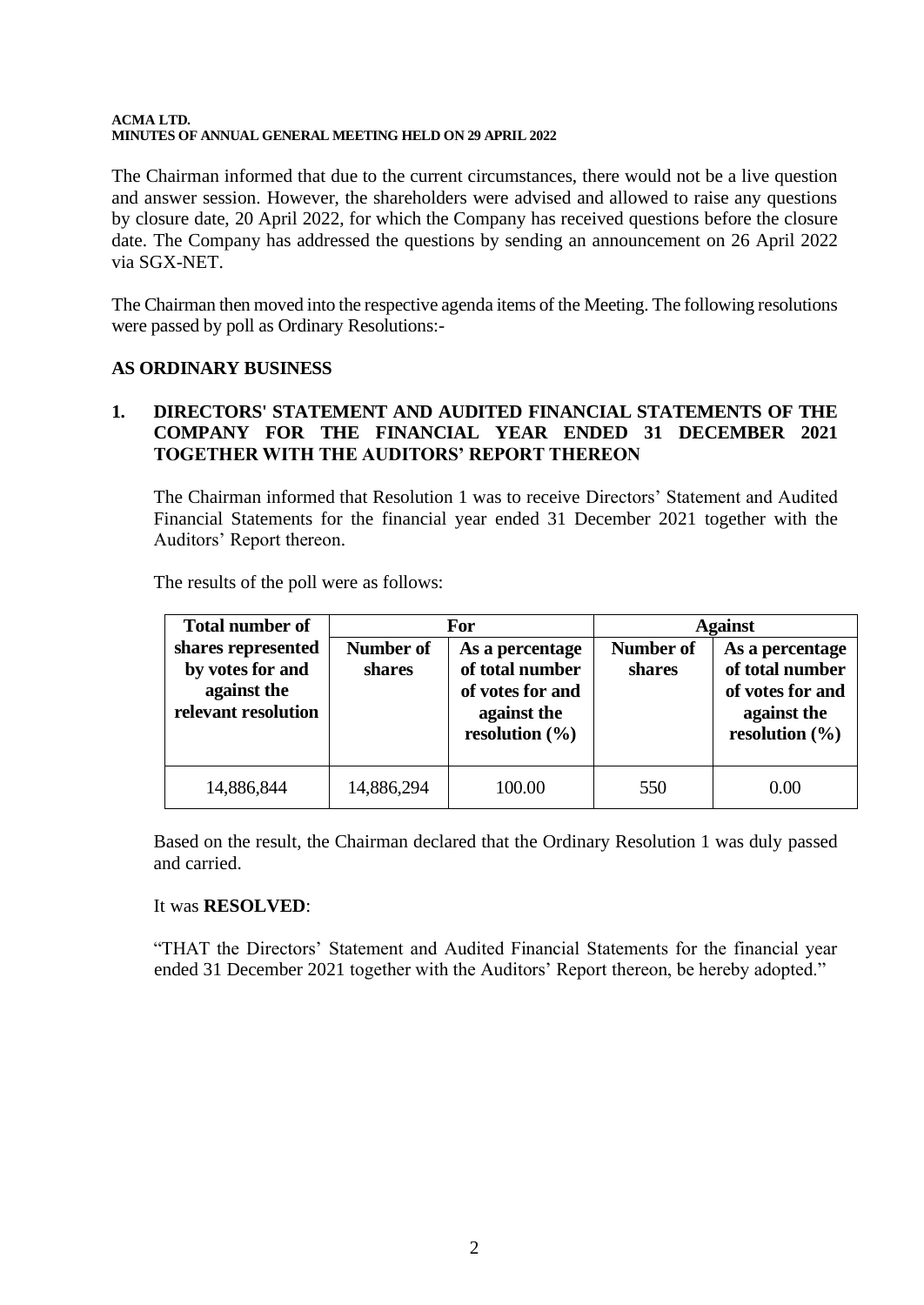### **2. DIRECTORS' FEES FOR THE FINANCIAL YEAR ENDED 31 DECEMBER 2021**

The Chairman informed the members that Resolution 2 was to approve the payment of the proposed Directors' Fees of S\$104,000/- for the financial year ended 31 December 2021.

The results of the poll were as follows:

| <b>Total number of</b>                                                       |                     | For                                                                                         | <b>Against</b>             |                                                                                             |
|------------------------------------------------------------------------------|---------------------|---------------------------------------------------------------------------------------------|----------------------------|---------------------------------------------------------------------------------------------|
| shares represented<br>by votes for and<br>against the<br>relevant resolution | Number of<br>shares | As a percentage<br>of total number<br>of votes for and<br>against the<br>resolution $(\% )$ | <b>Number of</b><br>shares | As a percentage<br>of total number<br>of votes for and<br>against the<br>resolution $(\% )$ |
| 14,886,844                                                                   | 14,886,294          | 100.00                                                                                      | 550                        | 0.00                                                                                        |

Based on the result, the Chairman declared that the Ordinary Resolution 2 was duly passed and carried.

#### It was **RESOLVED**:

"THAT the Directors' fees of S\$104,000/- for the financial year ended 31 December 2021 be hereby approved and that such amount be divided amongst the Directors in such manner as may be determined by them."

# **3. RE-ELECTION OF DIRECTOR PURSUANT TO ARTICLE 93 OF THE COMPANY'S CONSTITUTION AND RULE 720(5) OF THE LISTING MANUAL OF THE SINGAPORE EXCHANGE SECURITIES TRADING LIMITED (SGX-ST)**

The Chairman informed the members that Ordinary Resolution 3 was to re-elect himself, as a Director of the Company. At this juncture, he handed over the Chairmanship of the meeting over to Mr Robert Low Mui Kiat.

Mr Robert Low took over the meeting and informed the members that Mr Quek Sim Pin is an Executive Chairman of the Company and will upon re-election, continue as a Director of the Company.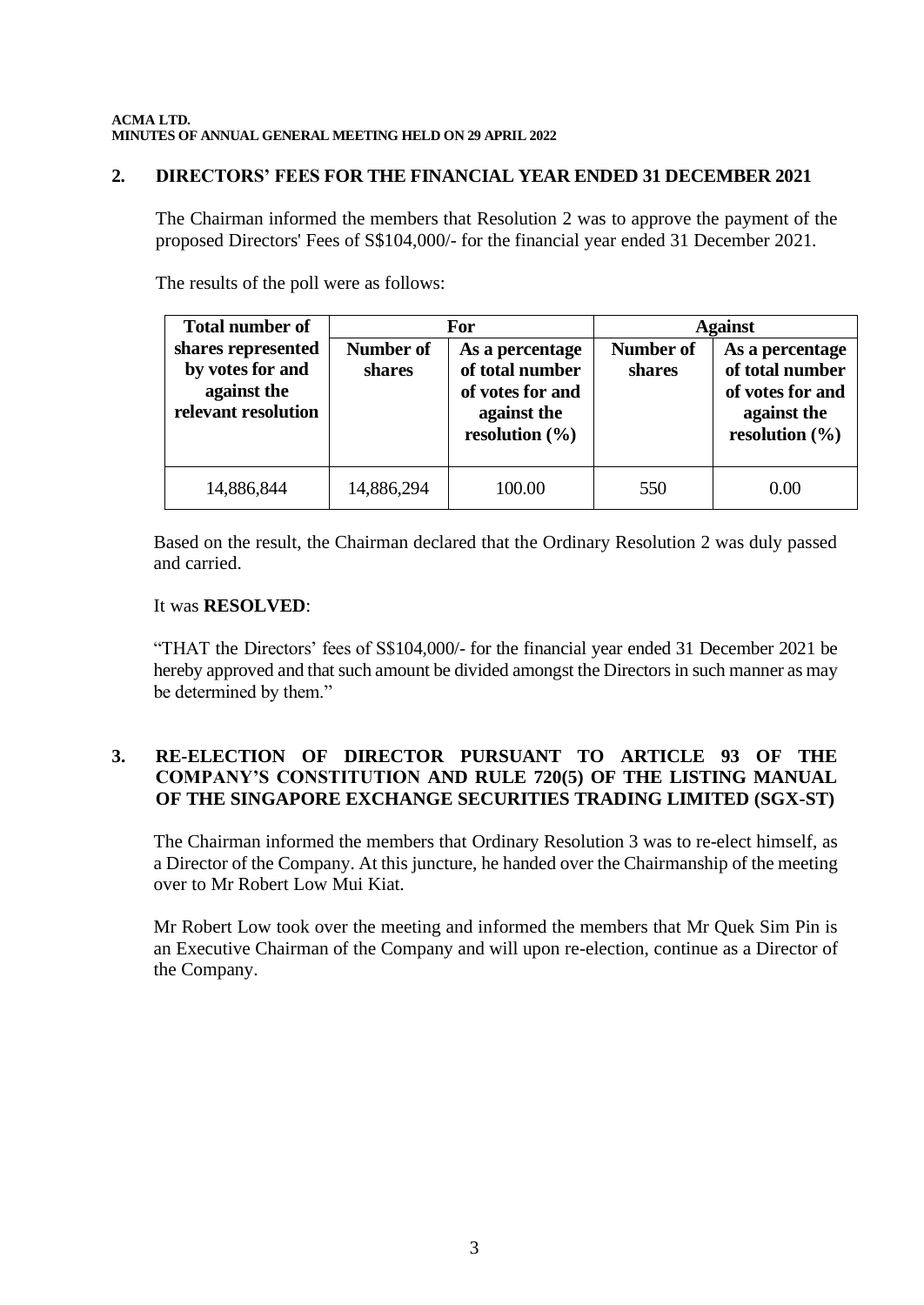The results of the poll were as follows:

| <b>Total number of</b>                                                       | For                        |                                                                                             | <b>Against</b>      |                                                                                             |
|------------------------------------------------------------------------------|----------------------------|---------------------------------------------------------------------------------------------|---------------------|---------------------------------------------------------------------------------------------|
| shares represented<br>by votes for and<br>against the<br>relevant resolution | <b>Number of</b><br>shares | As a percentage<br>of total number<br>of votes for and<br>against the<br>resolution $(\% )$ | Number of<br>shares | As a percentage<br>of total number<br>of votes for and<br>against the<br>resolution $(\% )$ |
| 14,886,844                                                                   | 14,886,294                 | 100.00                                                                                      | 550                 | 0.00                                                                                        |

Based on the result, Mr Robert Low declared that the Ordinary Resolution 3 was duly passed and carried.

## It was **RESOLVED**:

"THAT Mr Quek Sim Pin retiring as a Director pursuant to Article 93 of the Company's Constitution and Rule 720(5) of the Listing Manual of the Singapore Exchange Securities Trading Limited (SGX-ST) be re-elected as a Director of the Company."

Mr Robert Low handed over the meeting back to the Chairman.

## **4. RE-ELECTION OF DIRECTOR PURSUANT TO ARTICLE 93 OF THE COMPANY'S CONSTITUTION AND RULE 720(5) OF THE LISTING MANUAL OF THE SINGAPORE EXCHANGE SECURITIES TRADING LIMITED (SGX-ST)**

The Chairman informed the members that Mr Robert Low Mui Kiat is an Independent Director and will upon re-election as well as subject to the passing of Ordinary Resolution No. 8 and Ordinary Resolution No. 9, continue as Independent Director of the Company, remains as the Chairman of Audit and Risk Committee, a member of the Nominating and Remuneration Committees as well as a member of the Company's Employees' Share Option Scheme Committee.

| <b>Total number of</b>                                                       | For                        |                                                                                             | <b>Against</b>             |                                                                                             |
|------------------------------------------------------------------------------|----------------------------|---------------------------------------------------------------------------------------------|----------------------------|---------------------------------------------------------------------------------------------|
| shares represented<br>by votes for and<br>against the<br>relevant resolution | <b>Number of</b><br>shares | As a percentage<br>of total number<br>of votes for and<br>against the<br>resolution $(\% )$ | <b>Number of</b><br>shares | As a percentage<br>of total number<br>of votes for and<br>against the<br>resolution $(\% )$ |
| 14,886,844                                                                   | 14,886,294                 | 100.00                                                                                      | 550                        | 0.00                                                                                        |

The results of the poll were as follows:

Based on the result, the Chairman declared that the Ordinary Resolution 4 was duly passed and carried.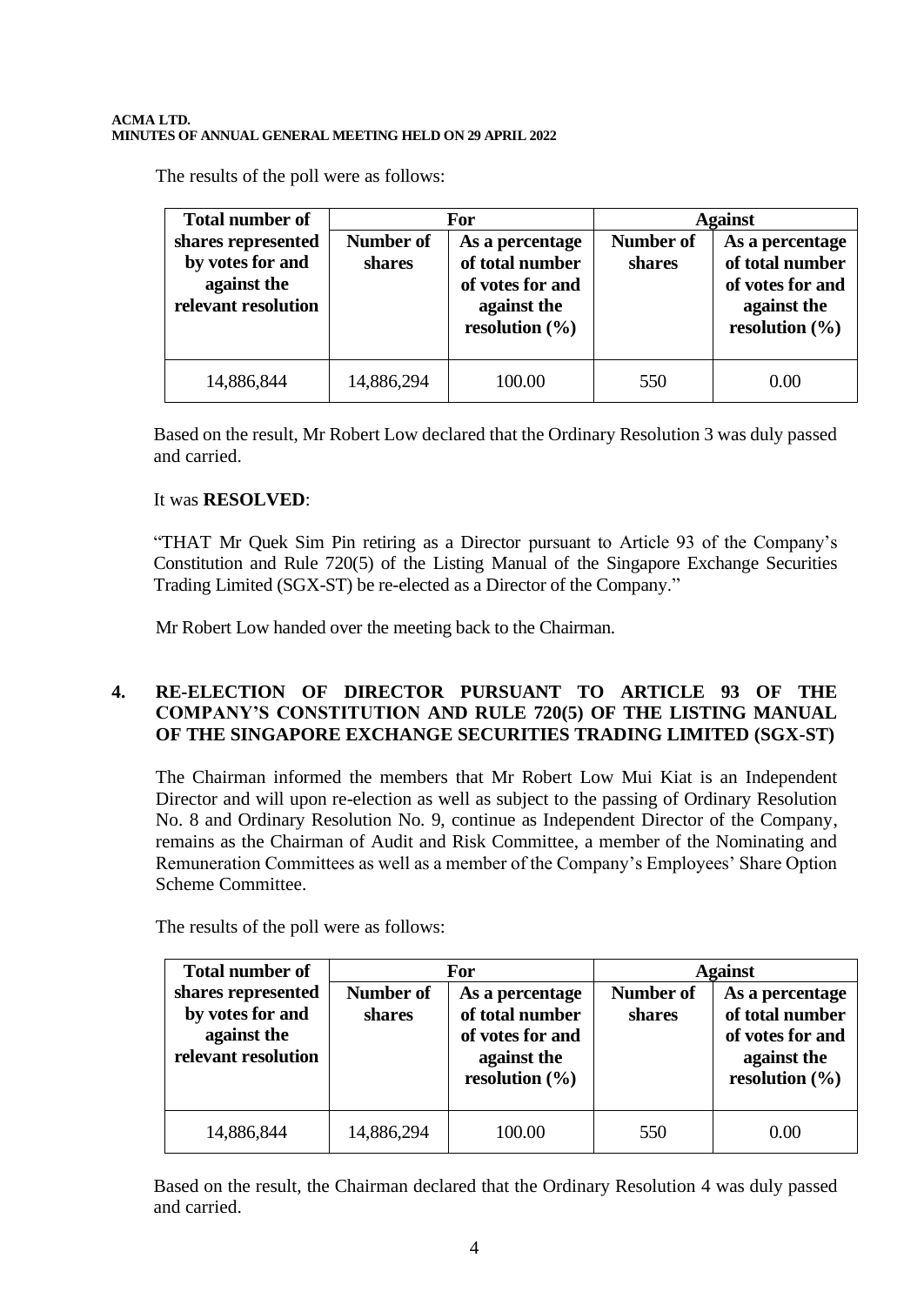#### It was **RESOLVED**:

"THAT Mr Robert Low Mui Kiat retiring as a Director pursuant to Article 93 of the Company's Constitution and Rule 720(5) of the Listing Manual of the Singapore Exchange Securities Trading Limited (SGX-ST) be re-elected as a Director of the Company."

## **5. RE-APPOINTMENT OF AUDITORS**

The Chairman informed the members that Resolution 5 was to re-appoint Messrs Mazars LLP who has expressed their willingness to continue in office as auditors and to authorize the Directors to fix their remuneration.

| <b>Total number of</b>                                                       | For                 |                                                                                             | <b>Against</b>      |                                                                                             |
|------------------------------------------------------------------------------|---------------------|---------------------------------------------------------------------------------------------|---------------------|---------------------------------------------------------------------------------------------|
| shares represented<br>by votes for and<br>against the<br>relevant resolution | Number of<br>shares | As a percentage<br>of total number<br>of votes for and<br>against the<br>resolution $(\% )$ | Number of<br>shares | As a percentage<br>of total number<br>of votes for and<br>against the<br>resolution $(\% )$ |
| 14,886,844                                                                   | 14,886,294          | 100.00                                                                                      | 550                 | 0.00                                                                                        |

The results of the poll were as follows:

Based on the result, the Chairman declared that the Ordinary Resolution 5 was duly passed and carried.

## It was **RESOLVED**:

"THAT Messrs Mazars LLP, Public Accountants and Chartered Accountants Singapore, the retiring Auditors, be hereby re-appointed Auditors of the Company until the conclusion of the next Annual General Meeting at a remuneration to be agreed upon between the Directors and the Auditors."

## **ANY OTHER ORDINARY BUSINESS**

The Chairman informed the meeting, that prior to the start of the meeting, the Company Secretary has confirmed that no notice had been received of any other ordinary business. He then proceeded to deal with the special business of the meeting.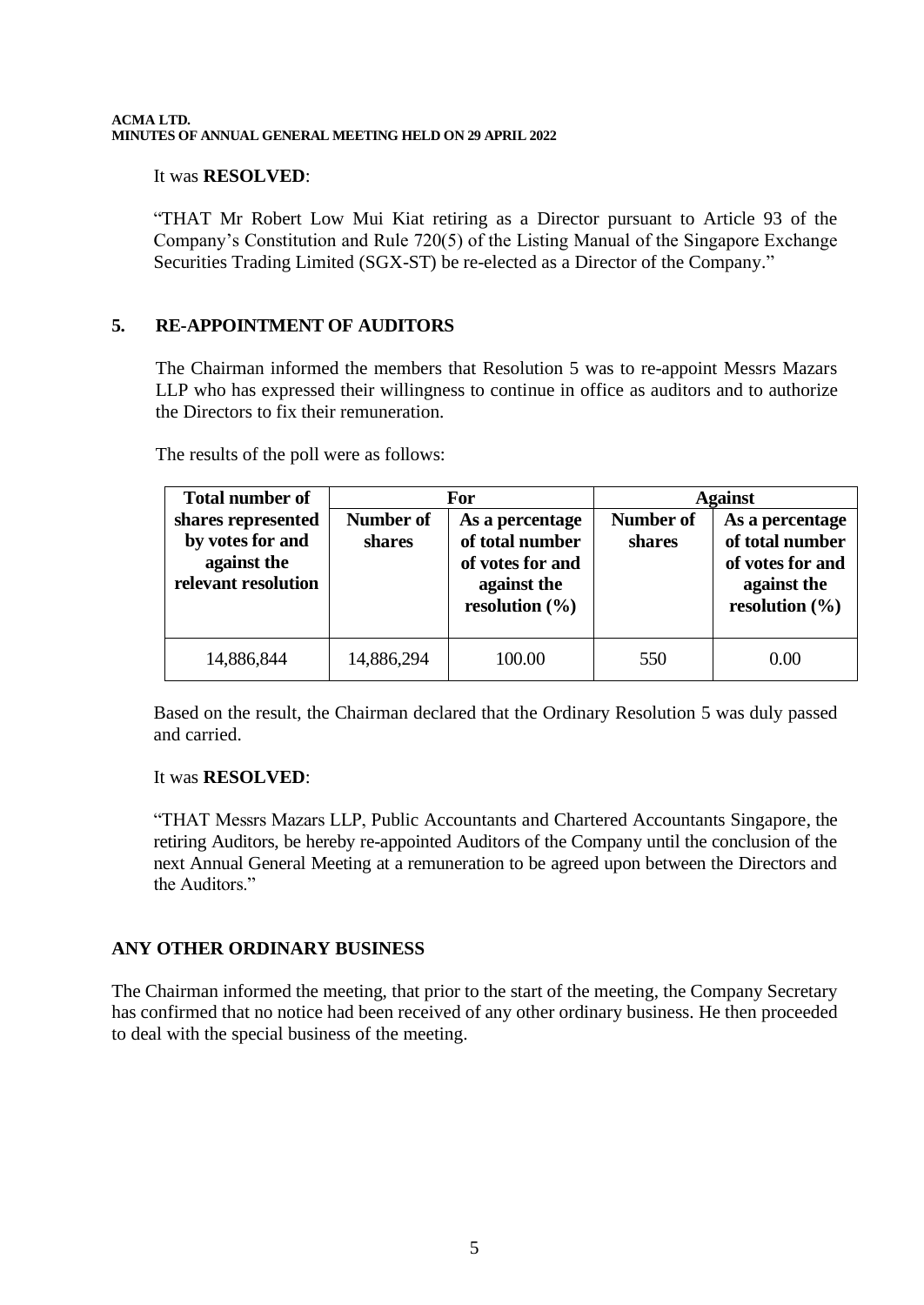#### **AS SPECIAL BUSINESS**

## **6**. **AUTHORITY TO ALLOT AND ISSUE SHARES UP TO FIFTY PER CENT (50%) OF ISSUED SHARE CAPITAL**

The Chairman informed the members that it is the usual practice for most companies to seek limited authorization from members to issue shares should the need arise. Resolution 6 was to authorize the Directors to allot and issue shares as enumerated in the notice of the AGM dated 13 April 2022.

The results of the poll were as follows:

| <b>Total number of</b>                                                       | For                        |                                                                                             | <b>Against</b>      |                                                                                             |
|------------------------------------------------------------------------------|----------------------------|---------------------------------------------------------------------------------------------|---------------------|---------------------------------------------------------------------------------------------|
| shares represented<br>by votes for and<br>against the<br>relevant resolution | <b>Number of</b><br>shares | As a percentage<br>of total number<br>of votes for and<br>against the<br>resolution $(\% )$ | Number of<br>shares | As a percentage<br>of total number<br>of votes for and<br>against the<br>resolution $(\% )$ |
| 14,886,844                                                                   | 14,886,294                 | 100.00                                                                                      | 550                 | 0.00                                                                                        |

Based on the result, the Chairman declared that the Ordinary Resolution 6 was duly passed and carried.

#### It was **RESOLVED**:

"THAT pursuant to Section 161 of the Companies 1967 and Rule 806 of the Listing Manual of the Singapore Exchange Securities Trading Limited, the Directors of the Company be and are hereby authorised to issue and allot new shares in the capital of the Company ("Shares") (whether by way of rights, bonus or otherwise) at any time and upon such terms and conditions and for such purposes and to such persons as the Directors may, in their absolute discretion, deem fit, PROVIDED ALWAYS that the aggregate number of Shares and convertible securities to be issued pursuant to this Resolution shall not exceed 50% of the total number of issued shares excluding treasury shares and subsidiary holdings in each class of the Company, of which the aggregate number of shares and convertible securities to be issued other than on a pro-rata basis to existing shareholders of the Company shall not exceed 20% of the total number of issued shares excluding treasury shares and subsidiary holdings in each class of the Company, and, unless revoked or varied by the Company in general meeting, such authority shall continue in force until the conclusion of the Company's next Annual General Meeting or the date by which the Company's next Annual General Meeting is required by law or by the Constitution of the Company to be held, whichever is the earlier."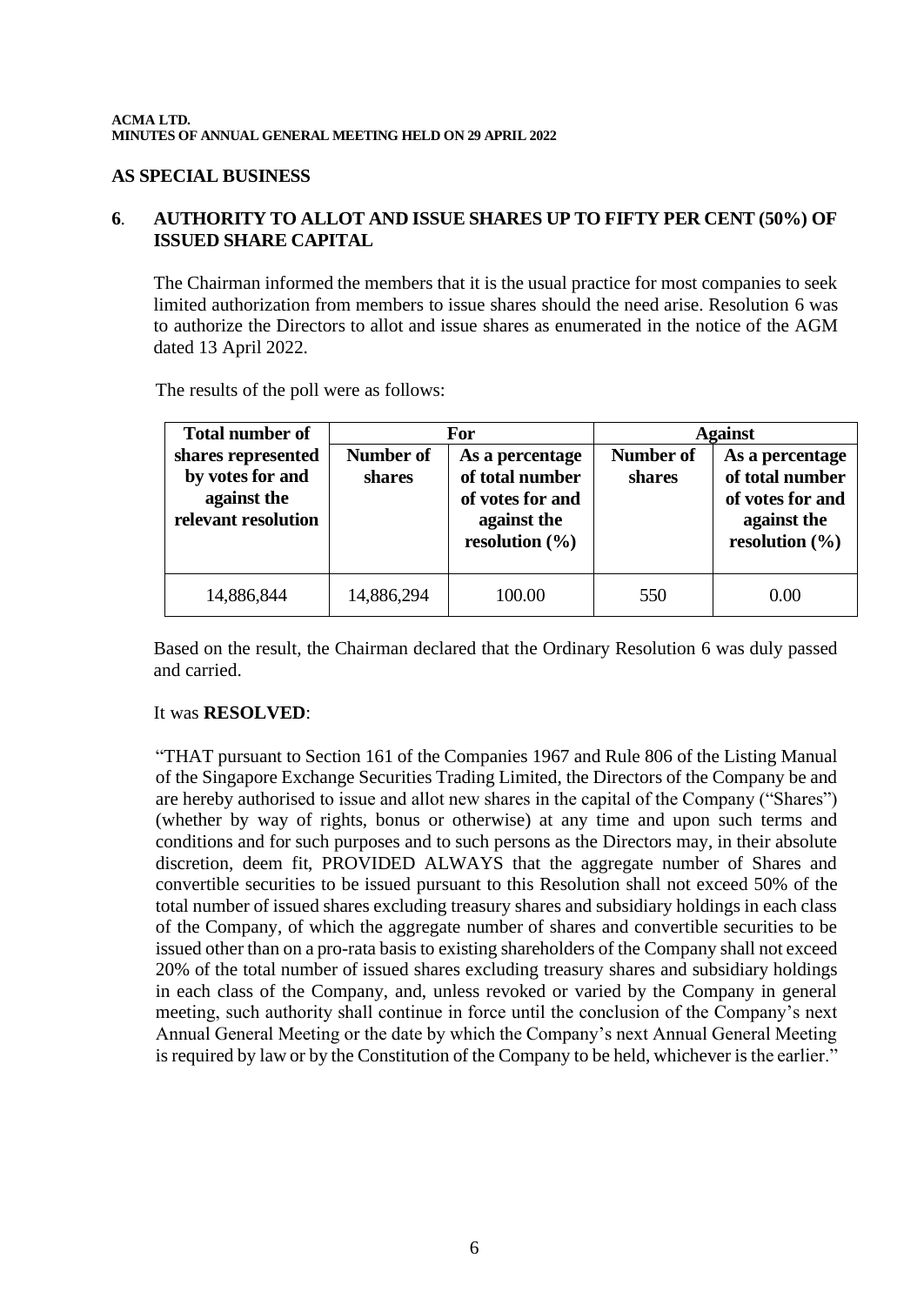## **7. AUTHORITY TO GRANT OPTIONS AND ISSUE SHARES UNDER THE ACMA EMPLOYEES' SHARE OPTION SCHEME 2014**

The next item on the agenda, Resolution 7 was to seek from members' approval for the Directors to grant options and issue shares under the ACMA Employees' Share Option Scheme 2014 as enumerated in the notice of the AGM dated 13 April 2022.

The results of the poll were as follows:

| <b>Total number of</b>                                                       |                            | For                                                                                         | <b>Against</b>      |                                                                                             |
|------------------------------------------------------------------------------|----------------------------|---------------------------------------------------------------------------------------------|---------------------|---------------------------------------------------------------------------------------------|
| shares represented<br>by votes for and<br>against the<br>relevant resolution | <b>Number of</b><br>shares | As a percentage<br>of total number<br>of votes for and<br>against the<br>resolution $(\% )$ | Number of<br>shares | As a percentage<br>of total number<br>of votes for and<br>against the<br>resolution $(\% )$ |
| 14,886,844                                                                   | 14,886,294                 | 100.00                                                                                      | 550                 | 0.00                                                                                        |

Based on the result, the Chairman declared that the Ordinary Resolution 7 was duly passed and carried.

### It was **RESOLVED**:

"THAT pursuant to Section 161 of the Companies 1967, the Directors of the Company be and are hereby authorised to offer and grant options in accordance with the ACMA Employees' Share Option Scheme 2014 (the "Scheme") and to allot and issue from time to time such number of shares in the capital of the Company as may be required to be issued pursuant to the exercise of the options under the Scheme provided always that the aggregate number of shares to be issued pursuant to the Scheme shall not exceed fifteen per cent (15%) of the total number of issued shares excluding treasury shares and subsidiary holdings in each class of the Company from time to time."

### **8. APPROVAL FOR THE CONTINUED APPOINTMENT OF MR ROBERT LOW MUI KIAT AS AN INDEPENDENT DIRECTOR FOR PURPOSES OF RULE 210(5)(D)(III)(A) OF THE LISTING MANUAL OF THE SGX-ST WHICH TAKES EFFECT FROM 1 JANUARY 2022**

The next item on the agenda was to seek approval for the continued appointment of Mr Robert Low Mui Kiat as an independent director for purposes of Rule  $210(5)(D)(iii)(A)$  of the Listing Manual of the SGX-ST which takes effect from 1 January 2022 as enumerated in the notice of the AGM dated 13 April 2022 from all members which is also subject to the passing of the Ordinary Resolution No. 9.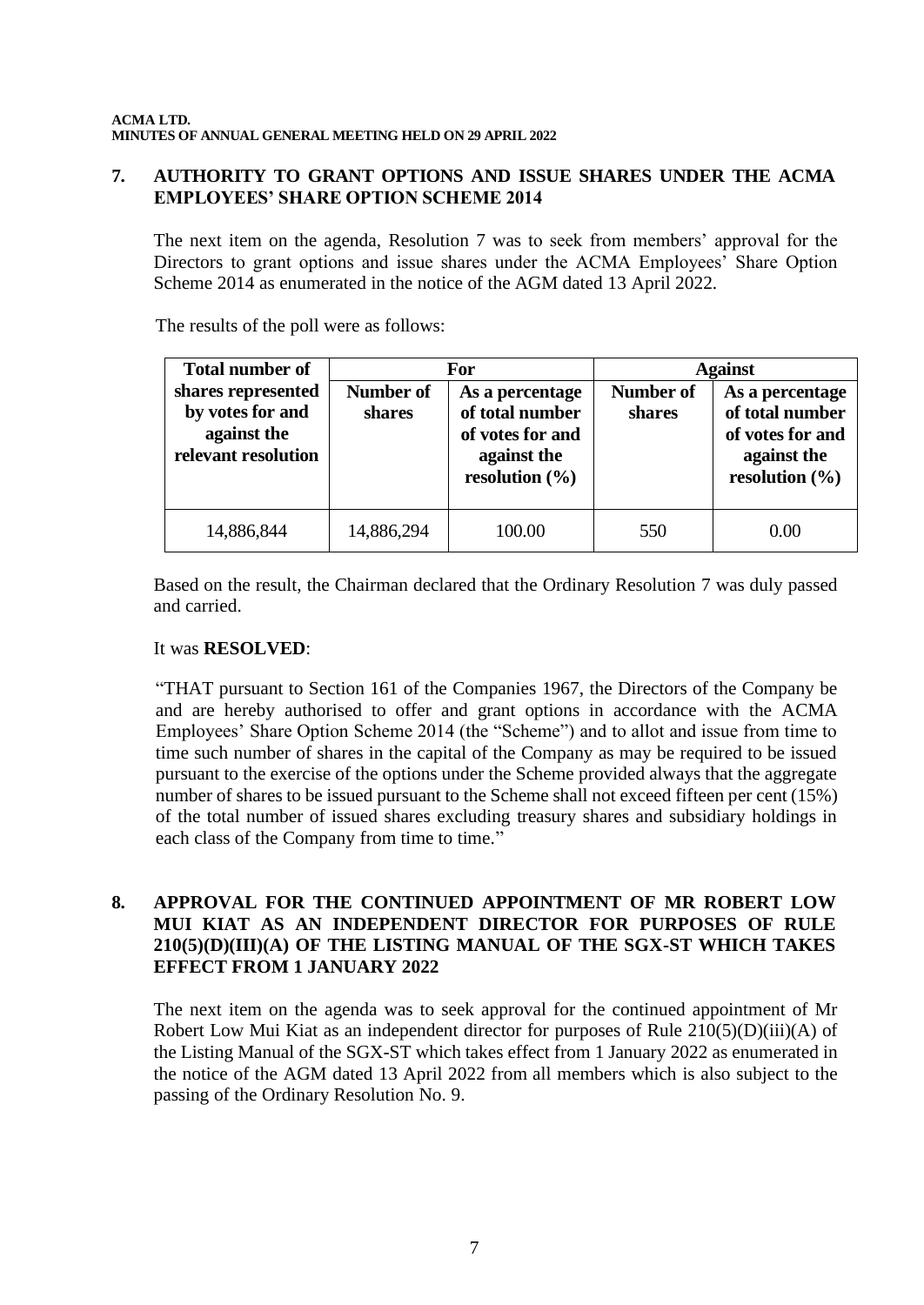The results of the poll were as follows:

| <b>Total number of</b>                                                       | For                        |                                                                                             | <b>Against</b>      |                                                                                             |
|------------------------------------------------------------------------------|----------------------------|---------------------------------------------------------------------------------------------|---------------------|---------------------------------------------------------------------------------------------|
| shares represented<br>by votes for and<br>against the<br>relevant resolution | <b>Number of</b><br>shares | As a percentage<br>of total number<br>of votes for and<br>against the<br>resolution $(\% )$ | Number of<br>shares | As a percentage<br>of total number<br>of votes for and<br>against the<br>resolution $(\% )$ |
| 14,886,844                                                                   | 14,886,294                 | 100.00                                                                                      | 550                 | 0.00                                                                                        |

Based on the result, the Chairman declared that the Ordinary Resolution 8 was duly passed and carried.

### It was **RESOLVED**:

"THAT contingent upon the passing of Resolution 4 and the passing of Resolution 9 and in accordance with Rule  $210(5)(d)(iii)(A)$  of the Listing Manual of the SGX-ST which takes effect from 1 January 2022:

- (a) The continued appointment of Mr Robert Low Mui Kiat as an independent director be and is hereby approved; and
- (b) The authority conferred by this resolution shall continue in force until the earlier of the retirement or resignation of Mr Robert Low Mui Kiat as a director or the conclusion of the third AGM of the Company following the passing of this resolution."

## **9. APPROVAL FOR THE CONTINUED APPOINTMENT OF MR ROBERT LOW MUI KIAT AS AN INDEPENDENT DIRECTOR FOR PURPOSES OF RULE 210(5)(D)(III)(B) OF THE LISTING MANUAL OF THE SGX-ST BY THE SHAREHOLDERS, EXCLUDING THE DIRECTORS AND THE CHIEF EXECUTIVE OFFICER ("CEO") OF THE COMPANY AND THEIR RESPECTIVE ASSOCIATES**

Ordinary Resolution 9 was to seek approval for the continued appointment of Mr Robert Low Mui Kiat as an independent director for purposes of Rule 210(5)(D)(iii)(B) of the Listing Manual of the SGX-ST by the shareholders, that excludes shareholders who are Directors, Chief Executive Officer ("CEO") of the Company and their respective associates as enumerated in the notice of the AGM dated 13 April 2022.